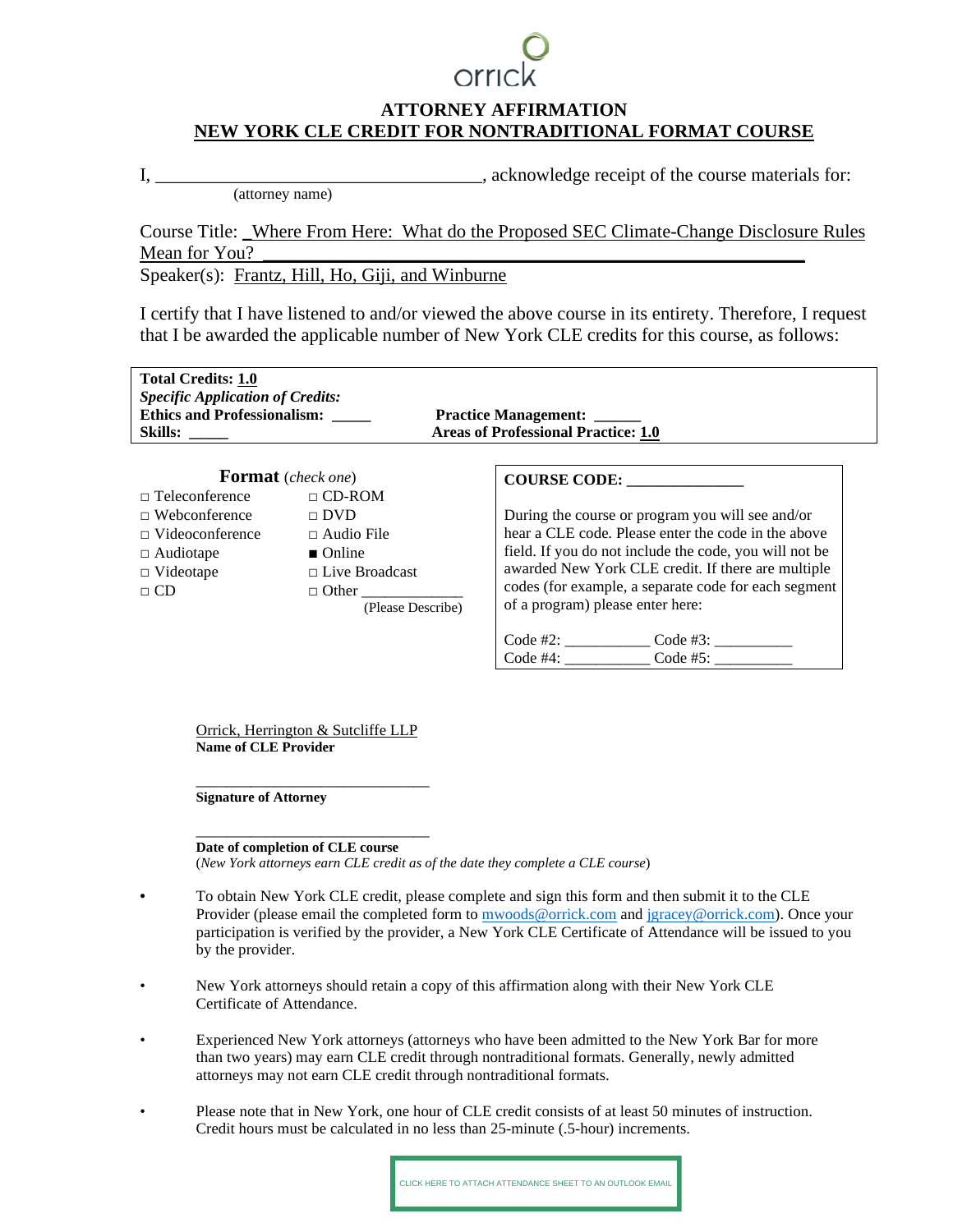## **Orrick, Herrington & Sutcliffe LLP**

**New York MCLE Activity Evaluation - please return to mwoods@orrick.com and jgracey@orrick.com**

| Course:                                                     |
|-------------------------------------------------------------|
| Format:                                                     |
| Instructor(s):                                              |
| Date and Time:                                              |
| Location:                                                   |
|                                                             |
|                                                             |
|                                                             |
| 1. Program Content (Multiple Choice)<br>Please rate:        |
|                                                             |
| ○ Excellent ○ Good ○ Fair ○ Poor ○ N/A                      |
|                                                             |
| 2. Instructor Quality (Multiple Choice, Instructor)         |
| Please rate:                                                |
| Instructor:                                                 |
|                                                             |
| ○ Excellent ○ Good ○ Fair ○ Poor ○ N/A                      |
|                                                             |
| 3. Written Materials (Multiple Choice)                      |
| Please rate:                                                |
| ○ Excellent ○ Good ○ Fair ○ Poor ○ N/A                      |
|                                                             |
| 4. Facility (Multiple Choice)                               |
| Please rate:                                                |
| ○ Excellent ○ Good ○ Fair ○ Poor ○ N/A                      |
|                                                             |
| 5. Effectiveness of Technology (Multiple Choice)            |
| Please rate:                                                |
| ○ Exellent ○ Good ○ Fair ○ Poor ○ N/A                       |
|                                                             |
| 6. Relevance (Multiple Choice)                              |
| Please rate:                                                |
| ○ Excellent ○ Good ○ Fair ○ Poor ○ N/A                      |
|                                                             |
|                                                             |
| 7. What was the most valuable part of this seminar? (Essay) |
| Comments:                                                   |



CLICK HERE TO ATTACH ATTENDANCE SHEET TO AN OUTLOOK EMAIL